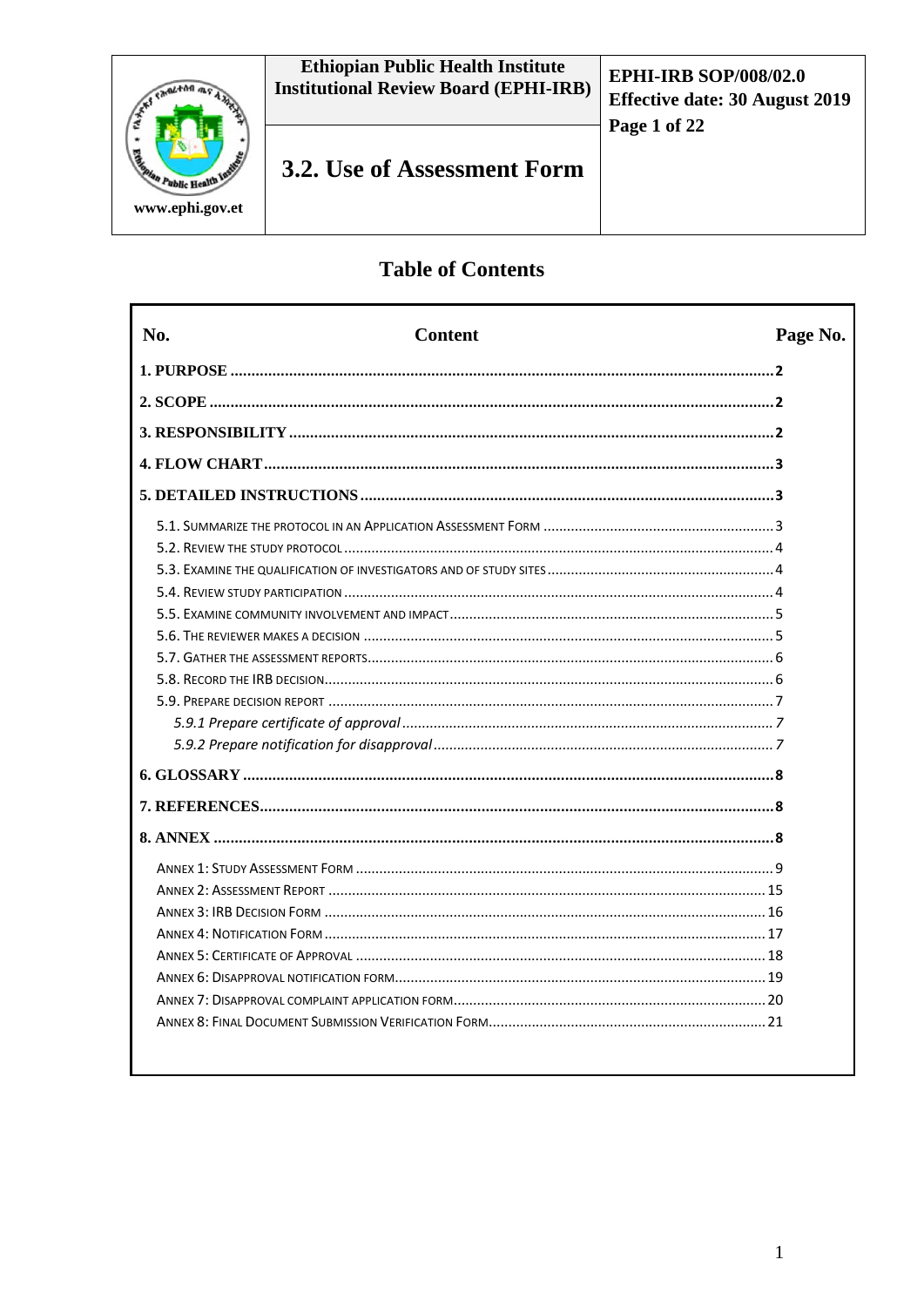



**Effective date: 30 August 2019 Page 2 of 22**

**3.2. Use of Assessment Form**

# **1. Purpose**

This SOP describes how the IRB members use the assessment forms when reviewing the study protocols initially submitted for approval. The Assessment Form (EPHI-IRB AF01-008/02.0), IRBdecision reportand the action letter aredesigned to standardize the review process and to facilitate reporting, recommendation and comments given to each individual protocol.

## **2. Scope**

This SOP applies to the review and assessment of all protocols submitted for initial review and approval from the IRB. The specific questions in the Assessment Form must be adequately addressed in the protocol itself and/or protocol-related documents under review. Relevant points made during discussion and deliberation about a specific protocol should be recorded on the appropriate form. The decision reached by the committee and the reasons for its decision is recorded on the Application Assessment Form.

# **3. Responsibility**

It is the responsibility of the reviewers to fill the assessment form along with decision and comments they might have after reviewing each study protocol. The IRB Secretariat is responsible for recording and filing the decision, relevant points and deliberation about a specific protocol, including the reasons for that decision. The Chairperson of IRB of the EPHI must sign and date to approve the decision in the form.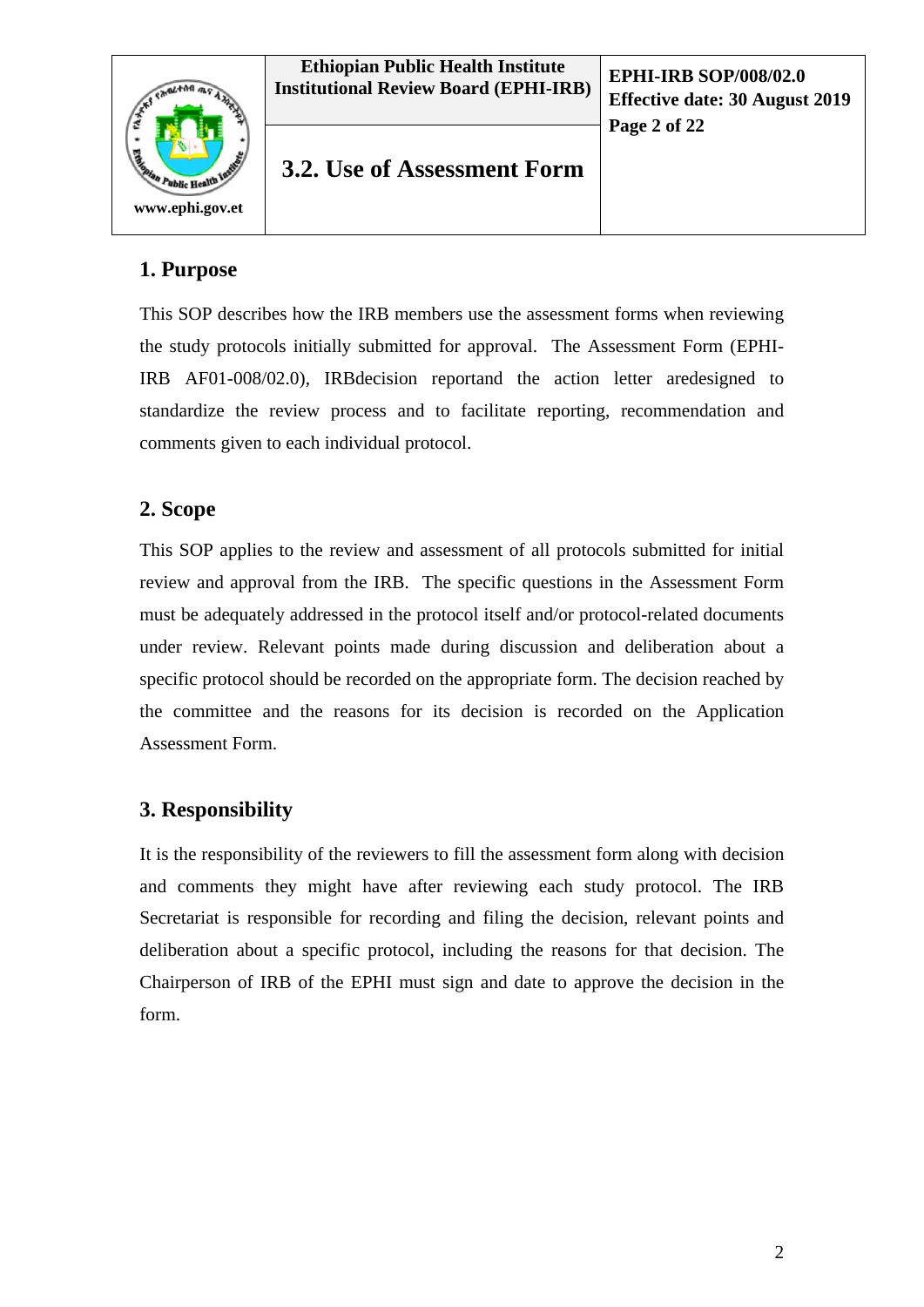

# **4. Flow chart**

| No.            | <b>Activity</b>                              | <b>Responsibility</b>          |
|----------------|----------------------------------------------|--------------------------------|
| $\mathbf{1}$   | Summarize the protocol in an Assessment Form | <b>IRB</b> Secretariat         |
|                |                                              |                                |
| $\overline{2}$ | Review the Study Protocol                    | IRB members / Reviewers        |
|                |                                              |                                |
| 3              | Examine qualification of Investigators and   | <b>IRB</b> members / Reviewers |
|                | study sites                                  |                                |
|                |                                              |                                |
| 4              | Review study participation                   | IRB members / Reviewers        |
|                |                                              |                                |
| 5              | Examine community involvement and impact     | IRB members / Reviewers        |
|                |                                              |                                |
| 6              | Make a decision                              | <b>IRBMembers/Reviewers</b>    |
|                |                                              |                                |
| 7              | <b>Gather Assessment Reports</b>             | <b>IRB</b> Secretariat         |
|                |                                              |                                |
| 8              | Record the IRB's Decision                    | <b>IRB</b> Secretariat         |

# **5. Detailed instructions**

## **5.1. Summarize the protocol in an Application Assessment Form**

Record general information about the protocol in the form EPHI-IRB AF 01-

008/02.0 (Annex 1) such as:

- Title of the protocol
- Protocol number and date
- Principal Investigators, license & contact number
- Co-investigators & contact number
- Funding agency & contact number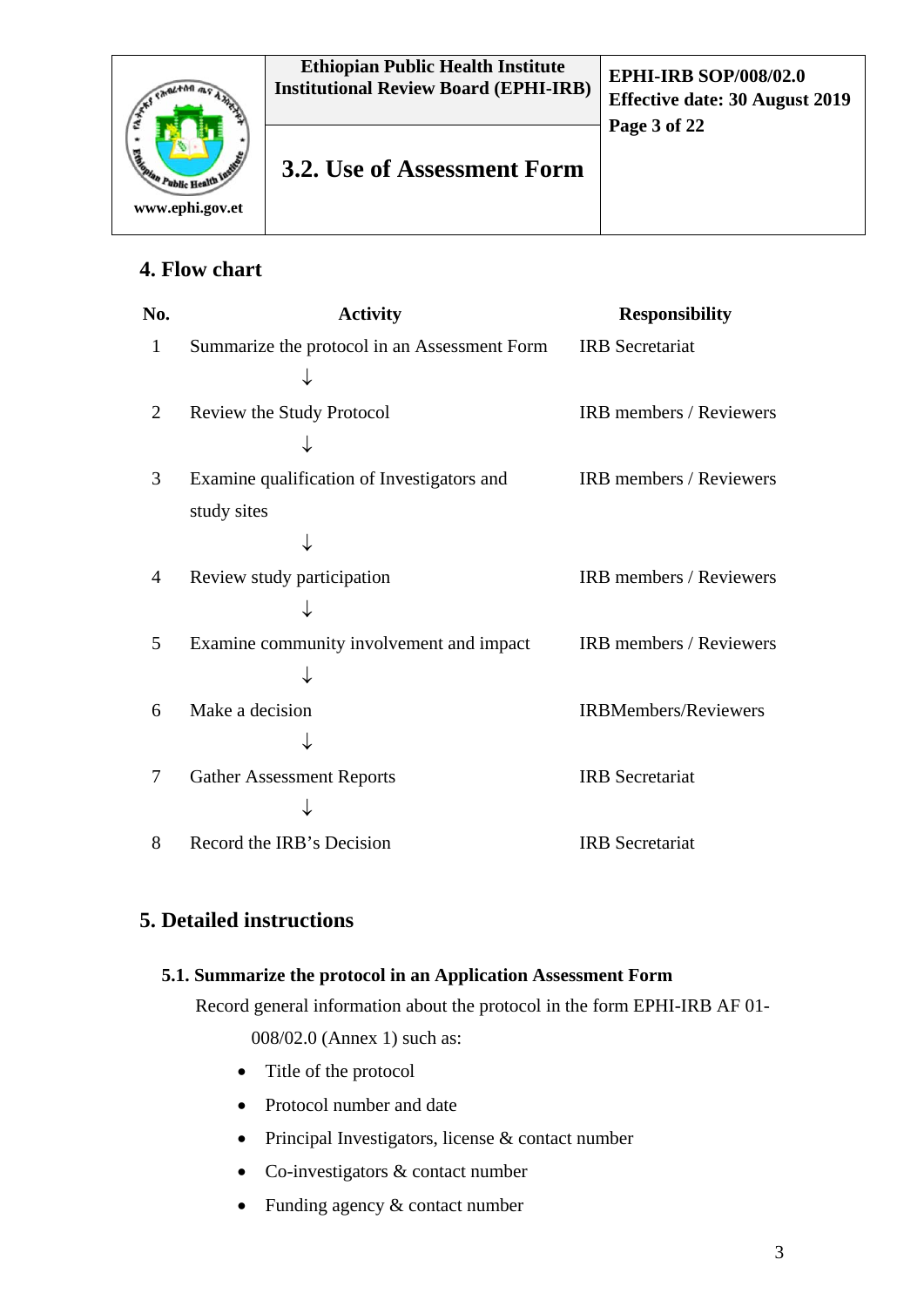

- Study types
- Duration of the study
- Status of the protocol New / Resubmitted / Amended
- Mode of review Full Board / Expedited
- Reviewer's name
- Objective and description of the Study

## **5.2. Review the study protocol**

- Need for human participants for study
- Objectives of the study
- Review of literature
- Sample size
- Methodology and data management
- Inclusion/exclusion criteria
- Control arms (placebo, if any )
- Withdrawal or discontinuation criteria

## **5.3.Examine the qualification of investigators and of study sites**

- Consider whether study and training background of the participating investigators relate to the study.
- Examine disclosure or declaration of potential conflicts of interest
- Can facilities and infrastructure at study sites accommodate the study?
- Non-physician principal investigators (PI) should be advised by a physician when necessary.

## **5.4. Review study participation**

• Voluntary, non-coercive recruitment/participation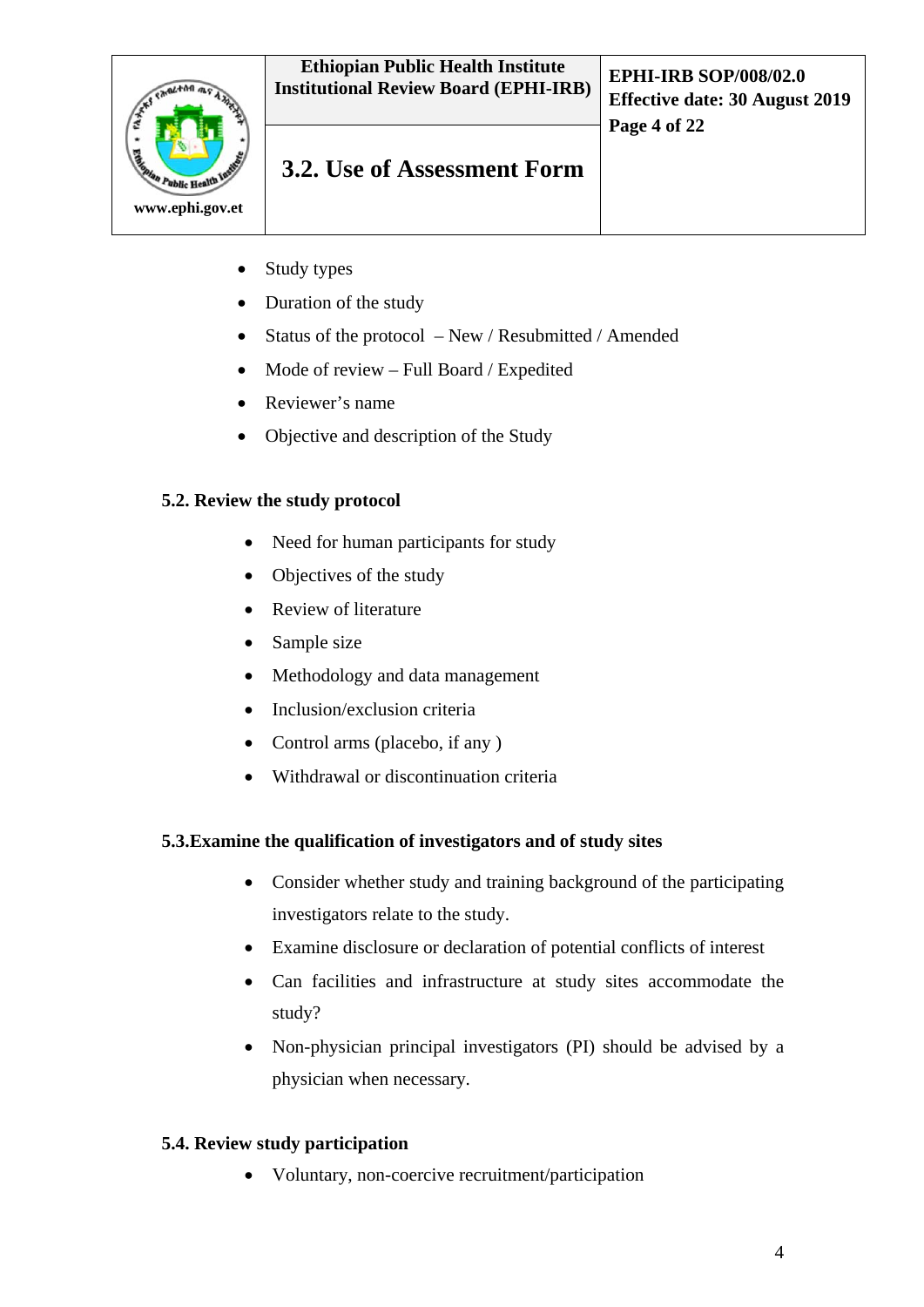

- Procedures for obtaining informed consent
- Contents of the patient information sheet
- Contents and language of the informed consent document
- Translation of the informed consent document in the local
- Language used plain and easy to understand by general public
- Contact persons with address and phone numbers
- Privacy and confidentiality
- Risks physical / mental / social
- Benefits to participants and to others
- Compensation Reasonable / unreasonable
- Involvement of vulnerable participants
- Provisions for medical/psychosocial support
- Treatment for study related injuries
- Use of biological materials

### **5.5. Examine community involvement and impact**

- Community consultation
- Involvement of local researchers and institutions in the protocol design, analysis and publication of the results
- Contribution to development of local capacity for research and treatment
- Benefit to local communities
- Availability of study results

### **5.6. The reviewer makes a decision**

- Get the assessment report form (EPHI-IRB AF02-008/02.0)
- Record the decision by marking in the desired block any of the following: "*Approved, Approvedwith minor comments, Resubmitted, or Disapproved."*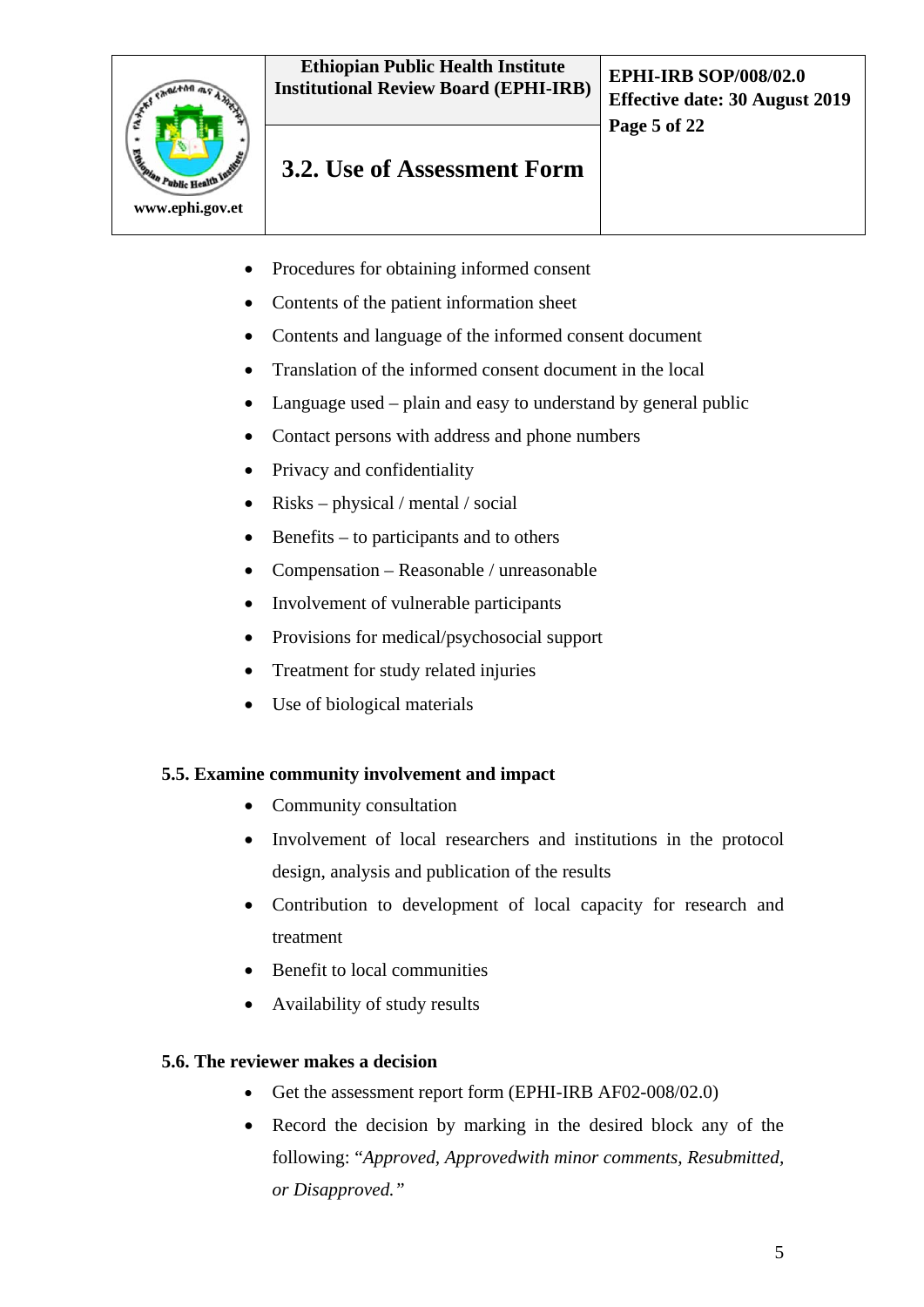

- Include comments, suggestion and reason for disapproval.
- Check the completeness and correctness of the assessment form.
- Sign and date the decision form.
- Give or send the complete forms to the IRB Secretariat.

### **5.7. Gather the assessment reports**

- Collect the assessment forms and the review result from each reviewer.
- Organize the forms in order
- Summarize the comments, suggestions, and opinions of each study in the meeting agenda
- Follow EPHI-IRBSOP/022/02.0 Preparation of meeting agenda and minutes.

### **5.8. Record the IRB decision**

- Get the IRB's decision form. (EPHI-IRB AF 03-008/02.0), see Annex 3.
- Complete the information. (by the Secretariat)
- List participating members and their votes
- Summarize the guidance, advice and decision reached by the IRB members
- Sign and date the document. (by the Chairperson of the IRB or by the Scientific Director, where applicable)
- Make a copy of the completed decision form
- Keep the original copy in the file labelled "IRB's decision"
- Keep the copy of the decision form with the study protocol
- Return the file and the protocol to the appropriate shelves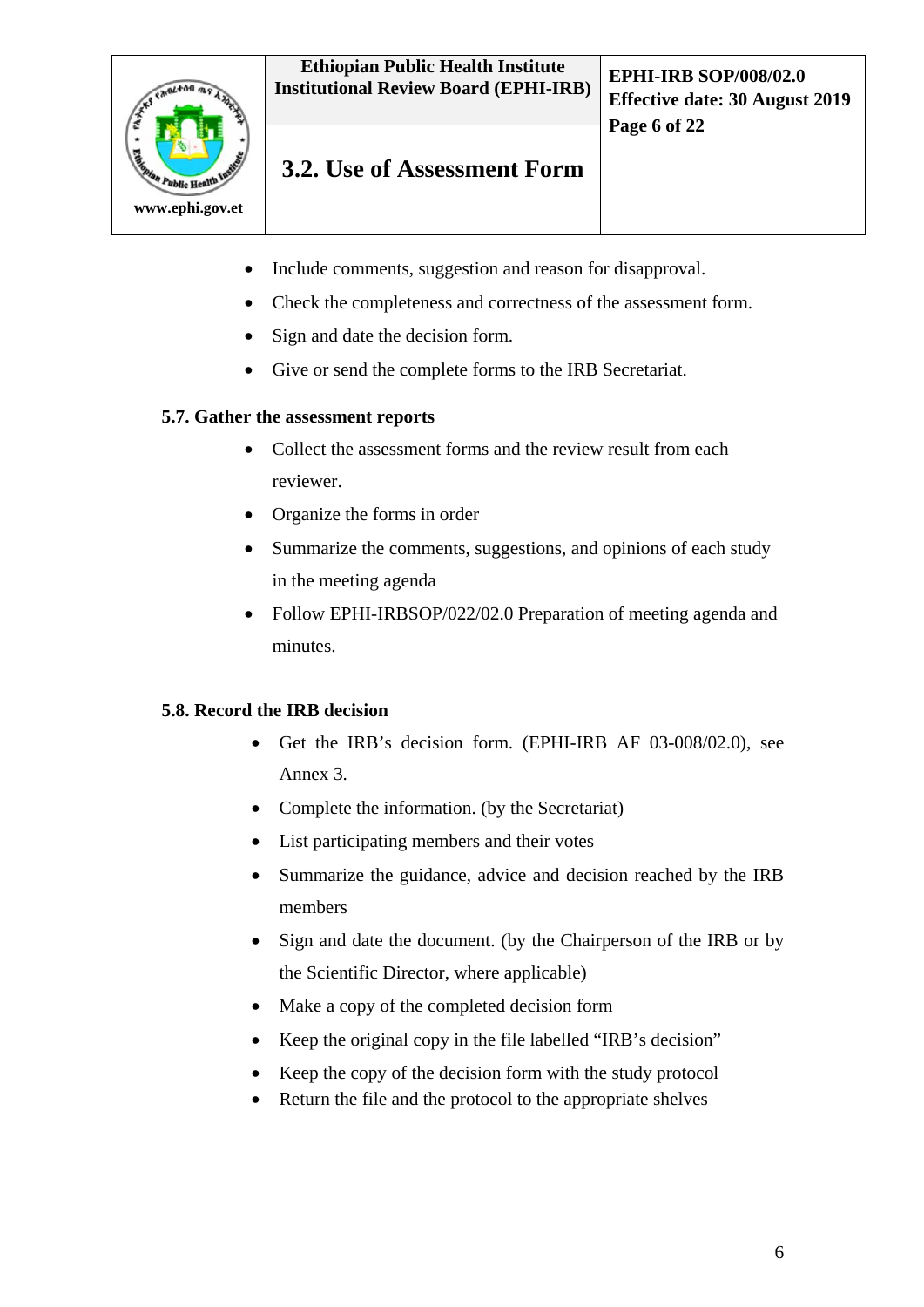#### **Ethiopian Public Health Institute Institutional Review Board (EPHI-IRB) EPHI-IRB SOP/008/02.0**



# **3.2. Use of Assessment Form**

## **5.9. Prepare decision report**

5.9.1 Prepare certificate of approval

- Get the IRB decision report
- Complete the information(EPHI-IRB AF05-008/02.0).
- Submit full-fledged document including final protocol, ICF and other relevant documents to the chairperson for signature supporting with signed final document submission verification form (EPHI-IRB AF08-008/02.0)
- Sign and date the certificate of approval by the Chairperson of the IRB and Director General of EPHI
- Assign the EPHI-IRBprotocolnumber by filling in the boxes with numbers in sequential order, "EPHI-IRB- $\Box$  $\Box$  $\Box$  $\Box$  $\Box$  $\Box$ "
- Make a copy of the completed certificate of approval form
- Keep one copy in the file labelled "IRB certificate of approval"
- Keep one copy in the study protocol file
- Provide approval certificate to the PI or delegate of the project

### 5.9.2 Prepare notification for disapproval

- Get the IRB decision report
- Complete the information(EPHI-IRB AF06-008/02.0).
- Submit full-fledged document including final protocol, ICF and other relevant documents to the chairperson for signature supporting with signed final document submission verification form (EPHI-IRB AF08-008/02.0)
- Sign and date the notification for disapproval form by the chairperson of the IRB and Director General of EPHI
- Make a copy of the notification for disapproval form
- Keep one copy in the file labelled " IRB notification for rejection"
- Provide notification for disapproval form to the PI or delegate of the project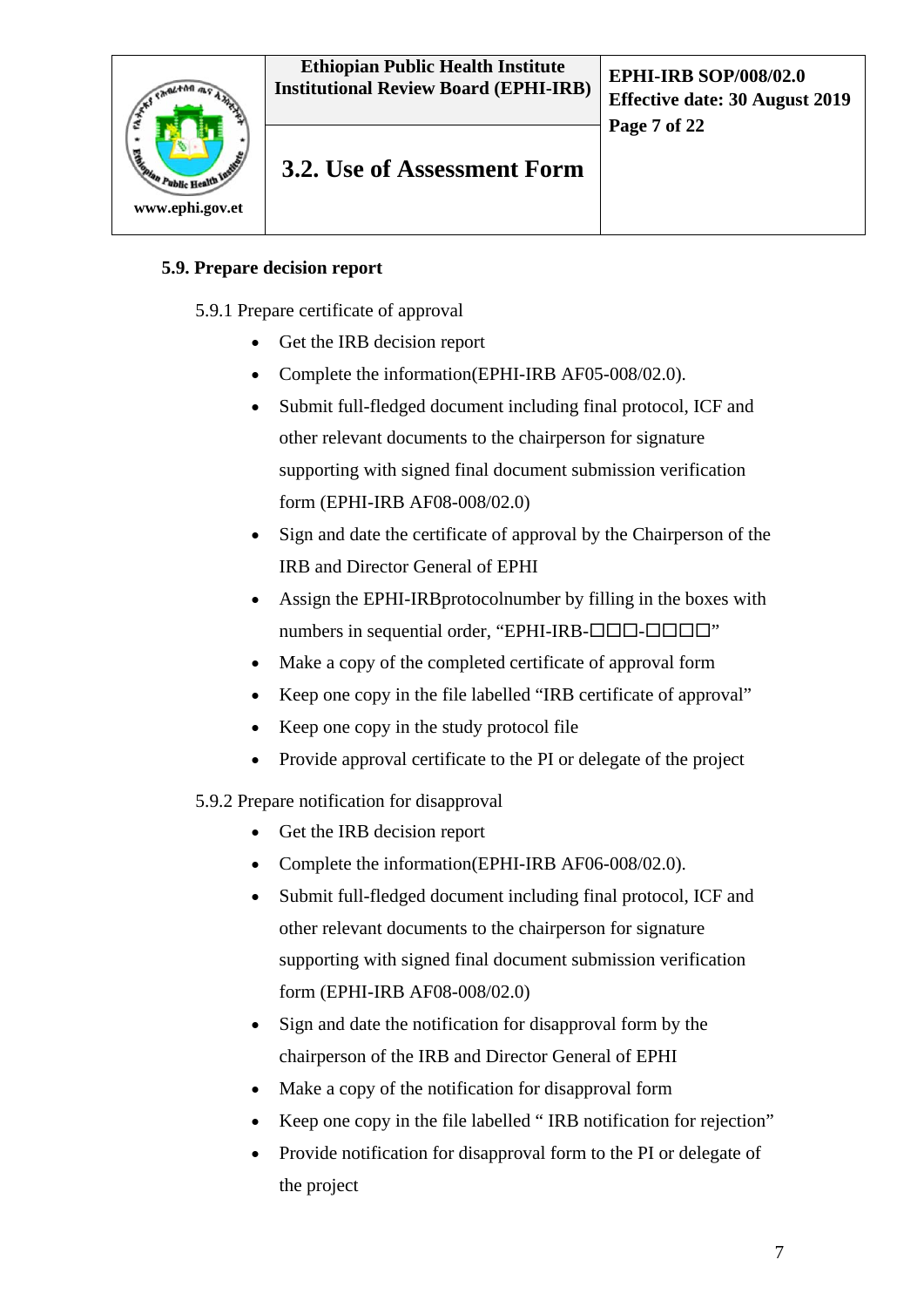

# **6. Glossary**

| <b>Study Assessment</b>    | An official record that documents the protocol review                                                                                                                                                                                                                                                        |  |  |  |
|----------------------------|--------------------------------------------------------------------------------------------------------------------------------------------------------------------------------------------------------------------------------------------------------------------------------------------------------------|--|--|--|
| Form                       | process.                                                                                                                                                                                                                                                                                                     |  |  |  |
| Document                   | Document may be of any forms, eg., paper, electronic mail<br>(e-mail), faxes, audio or video tape, etc.                                                                                                                                                                                                      |  |  |  |
| Vulnerable<br>participants | study A vulnerable category of study participant includes children,<br>prisoners, pregnant women, handicapped or mentally<br>disabled persons, refugees, displaced persons<br>and<br>economically or educationally disadvantaged persons, who<br>are likely to be vulnerable to coercion or undue influence. |  |  |  |

# **7. References**

- 1. World Health Organization, Standards and Operational Guidance for EthicsReview of Health-Related Research with Human Participant, 2011.
- 2. International Council for Harmonization of Technical Requirements for Pharmaceuticals for Human Use Guidance for Good Clinical Practice (ICH GCP) E6(R2), 2016.
- 3. Ethical Guidelines for Biomedical research on Human Subjects, 2000.
- 4. Associated SOP:EPHI-IRB SOP/022/02.0

# **8. Annex**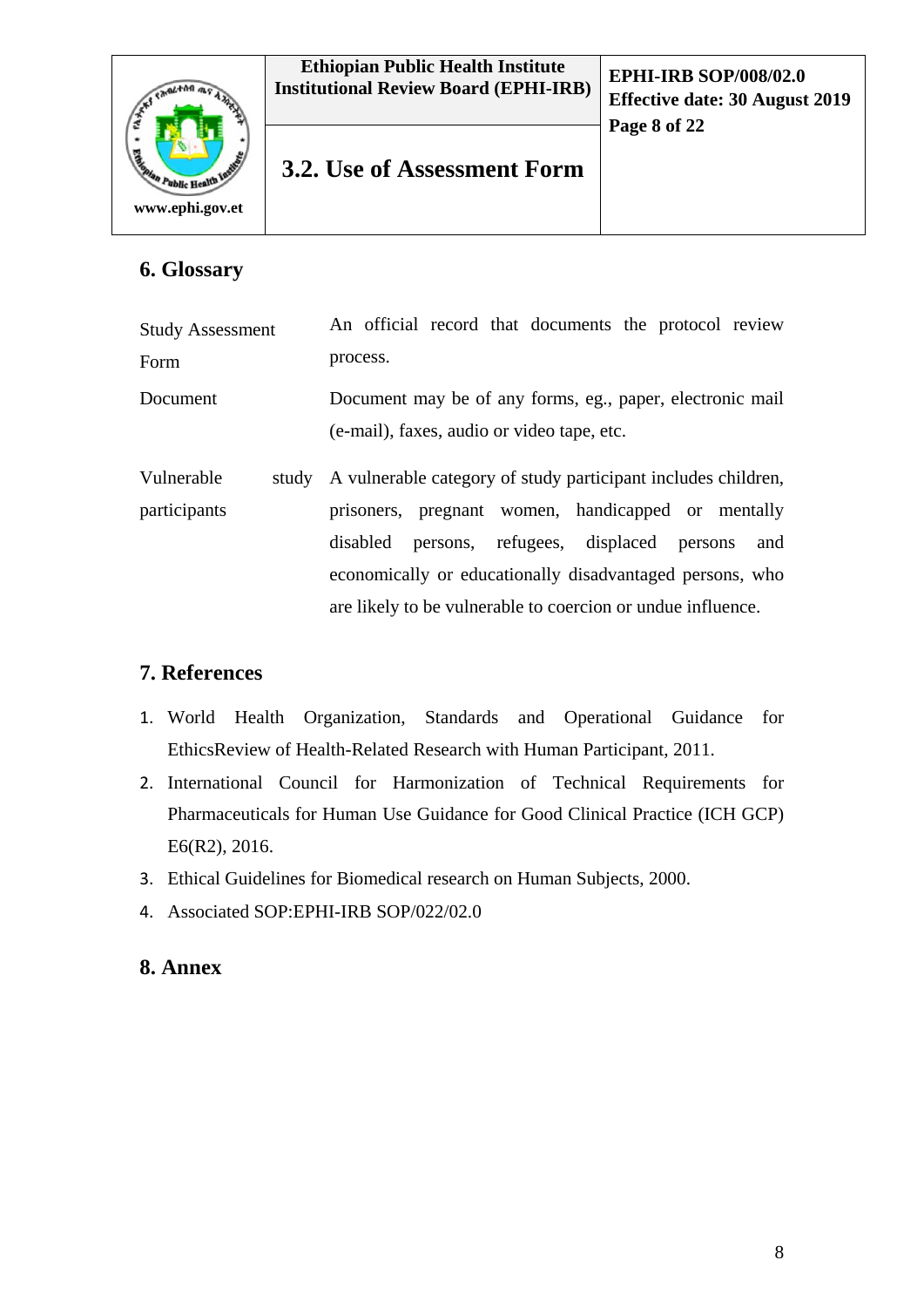

## Annex 1:Study Assessment Form (EPHI-IRB AF 01-008/02.0)

| Protocol Number: EPHI-IRB-000-000 |  |                                                 |                    |         | Date (DDMM/YYYY): |                                                      |                                   |
|-----------------------------------|--|-------------------------------------------------|--------------------|---------|-------------------|------------------------------------------------------|-----------------------------------|
| Protocol Title:                   |  |                                                 |                    |         |                   |                                                      |                                   |
|                                   |  |                                                 |                    |         |                   |                                                      |                                   |
| Principal Investigator:           |  |                                                 |                    |         |                   |                                                      | Contact Tel. Address:             |
|                                   |  |                                                 |                    |         |                   |                                                      | <b>Contact Email Address:</b>     |
|                                   |  |                                                 |                    |         |                   |                                                      | Relevant credentials:             |
| Institute:                        |  |                                                 |                    |         |                   | Contact tel. Address:                                |                                   |
|                                   |  |                                                 |                    |         |                   | <b>Contact Email Address:</b>                        |                                   |
| $Co$ – investigator(s):           |  |                                                 |                    |         |                   |                                                      |                                   |
| Total No. of Participants:        |  |                                                 | No.of study sites: |         |                   |                                                      |                                   |
| Funding Agency:                   |  |                                                 |                    |         |                   |                                                      | <b>Contact Address</b>            |
| Duration of the Study:            |  |                                                 |                    | Status: |                   |                                                      | Resubmitted Amended<br><b>New</b> |
| Reviewer's name:                  |  |                                                 |                    |         |                   |                                                      | Contact Tel. Address:             |
|                                   |  |                                                 |                    |         |                   |                                                      | <b>Contact Email Address:</b>     |
| Type of the Study:                |  | Intervention<br>Document based<br>Social Survey |                    |         |                   | Epidemiology<br>Individual based<br>Others, specify. | Observation<br>Genetic            |
| Mode of Review:                   |  | Expedited                                       |                    |         |                   | Full Board                                           |                                   |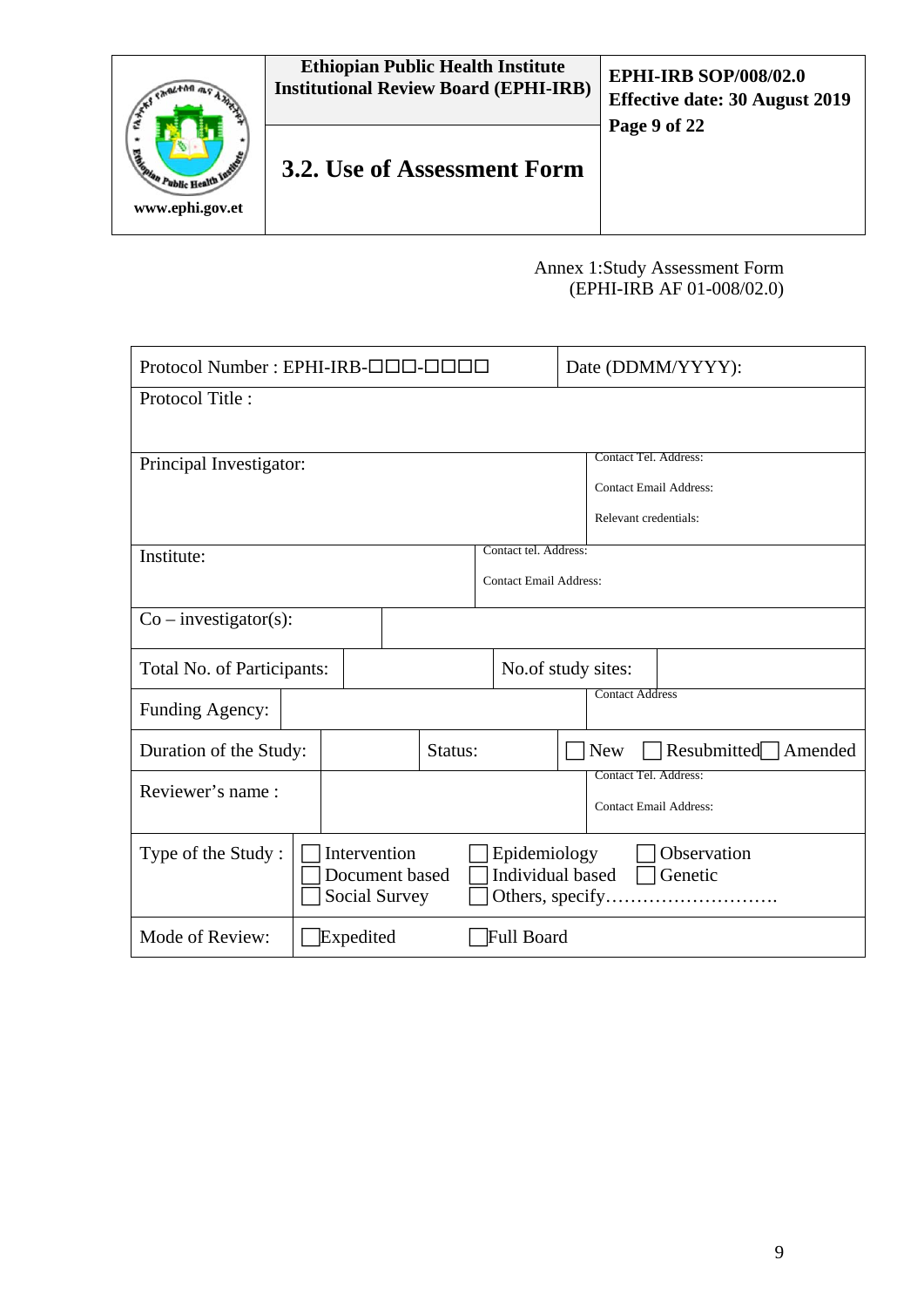

## **Mark and comment on whatever items applicable to the study.**

### **A. Scientific Issues**

| $\mathbf{1}$   | Title of the protocol<br>$\Box$ clear<br>unclear                                                     | Comment:                 |
|----------------|------------------------------------------------------------------------------------------------------|--------------------------|
| $\overline{2}$ | Summary<br>$\Box$ clear<br>unclear                                                                   |                          |
| 3              | Background and justification<br>sufficient<br>insufficient                                           | Comment:                 |
| $\overline{4}$ | Availability of similar Study / Results<br>Yes<br>No<br>Don't know                                   | Comment:                 |
| 5              | Objectives of the Study<br>clear<br>unclear                                                          | Comment:                 |
| 6              | Methodology:<br>clear<br>unclear                                                                     | What should be improved? |
| $\tau$         | Study tools are annexed?<br>Yes $\n $ No<br>Not applicable                                           |                          |
| 8              | Study tools are translated to local language?<br>Yes<br>N <sub>o</sub><br>Not required               |                          |
| 9              | Need for Human Study Participants<br>Yes<br>No                                                       | Comment:                 |
| 10             | Use of Placebo or less effective intervention<br><b>Justified</b><br>Not justified<br>Not Applicable | Comment:                 |
| 11             | Sufficient number of participants?                                                                   | Comment:                 |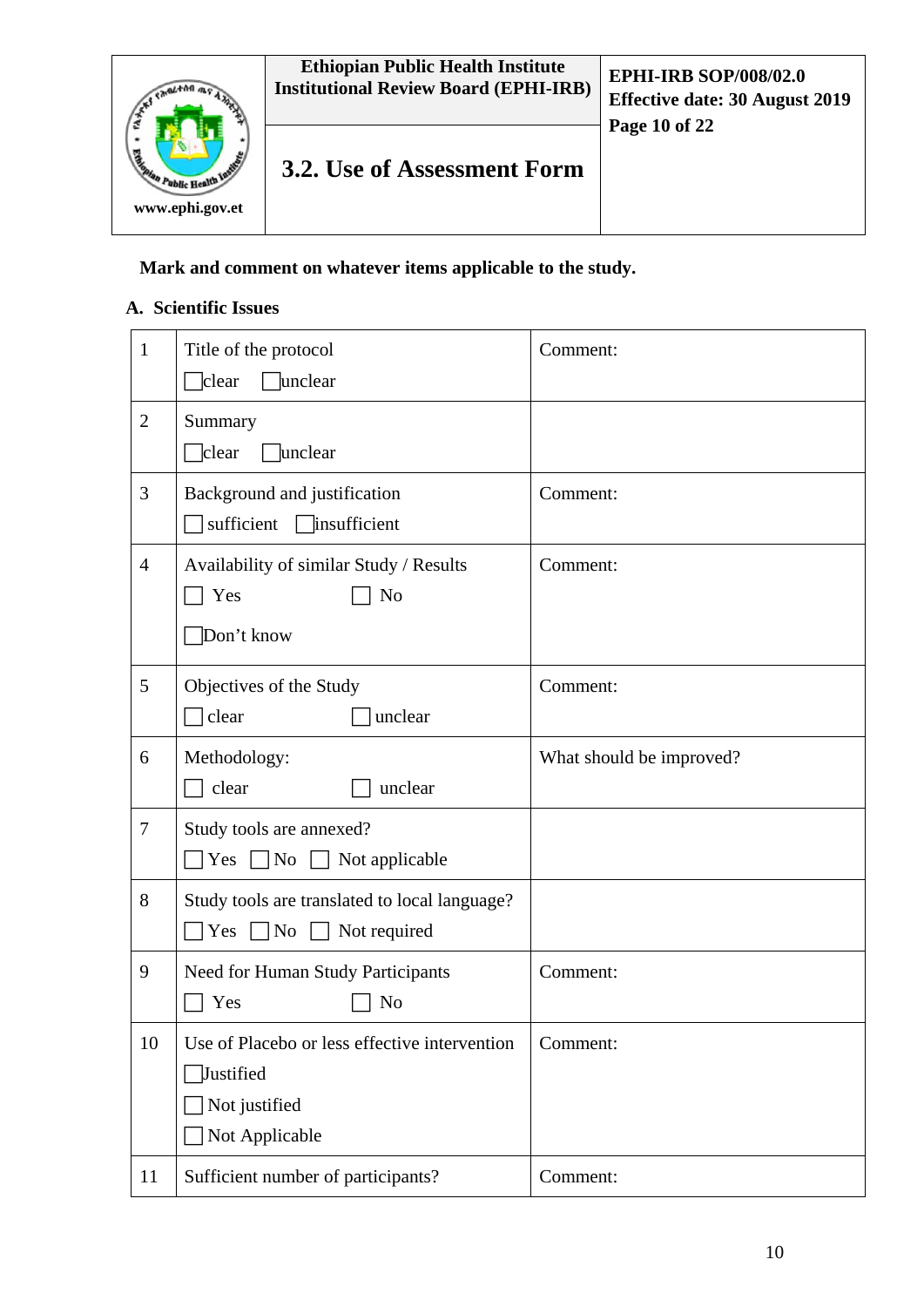|                                                        | <b>Ethiopian Public Health Institute</b><br><b>Institutional Review Board (EPHI-IRB)</b> | <b>EPHI-IRB SOP/008/02.0</b><br><b>Effective date: 30 August 2019</b><br>Page 11 of 22 |
|--------------------------------------------------------|------------------------------------------------------------------------------------------|----------------------------------------------------------------------------------------|
| <b>Casebala</b><br>Public Health In<br>www.ephi.gov.et | <b>3.2.</b> Use of Assessment Form                                                       |                                                                                        |

|    | Yes<br>No<br>Not applicable                                                     |          |
|----|---------------------------------------------------------------------------------|----------|
| 12 | Inclusion criteria<br>$\Box$ appropriate $\Box$ inappropriate<br>not applicable | Comment: |
| 13 | Exclusion criteria<br>$\Box$ appropriate $\Box$ inappropriate<br>not applicable | Comment: |
| 14 | Benefits of the study<br>Unclear<br>Clear                                       | Comment: |

## **B. Ethical and Informed Consent Issues**

| 15 | Ethical consideration well described in the<br>protocol<br>$\bigcap$ Yes $\bigcap$ No                   | Comment: |
|----|---------------------------------------------------------------------------------------------------------|----------|
| 16 | selection<br>Equitable/Justified<br>of<br>study<br>participants<br>$\Box$ Yes $\Box$ No                 | Comment: |
| 17 | Equitable/Justified selection of study sites<br>$\Box$ Yes $\Box$ No                                    | Comment: |
| 18 | procedures<br>for<br>obtaining<br>Are<br>InformedConsent appropriate?<br>Yes<br>N <sub>0</sub>          | Comment: |
| 19 | Contents of the Informed Consent Document<br>Relevant issues addressed<br>Relevant issues not addressed | Comment: |
| 20 | Assent and parental/guardian consent required<br>and obtained?<br>Yes<br>No                             | Comment: |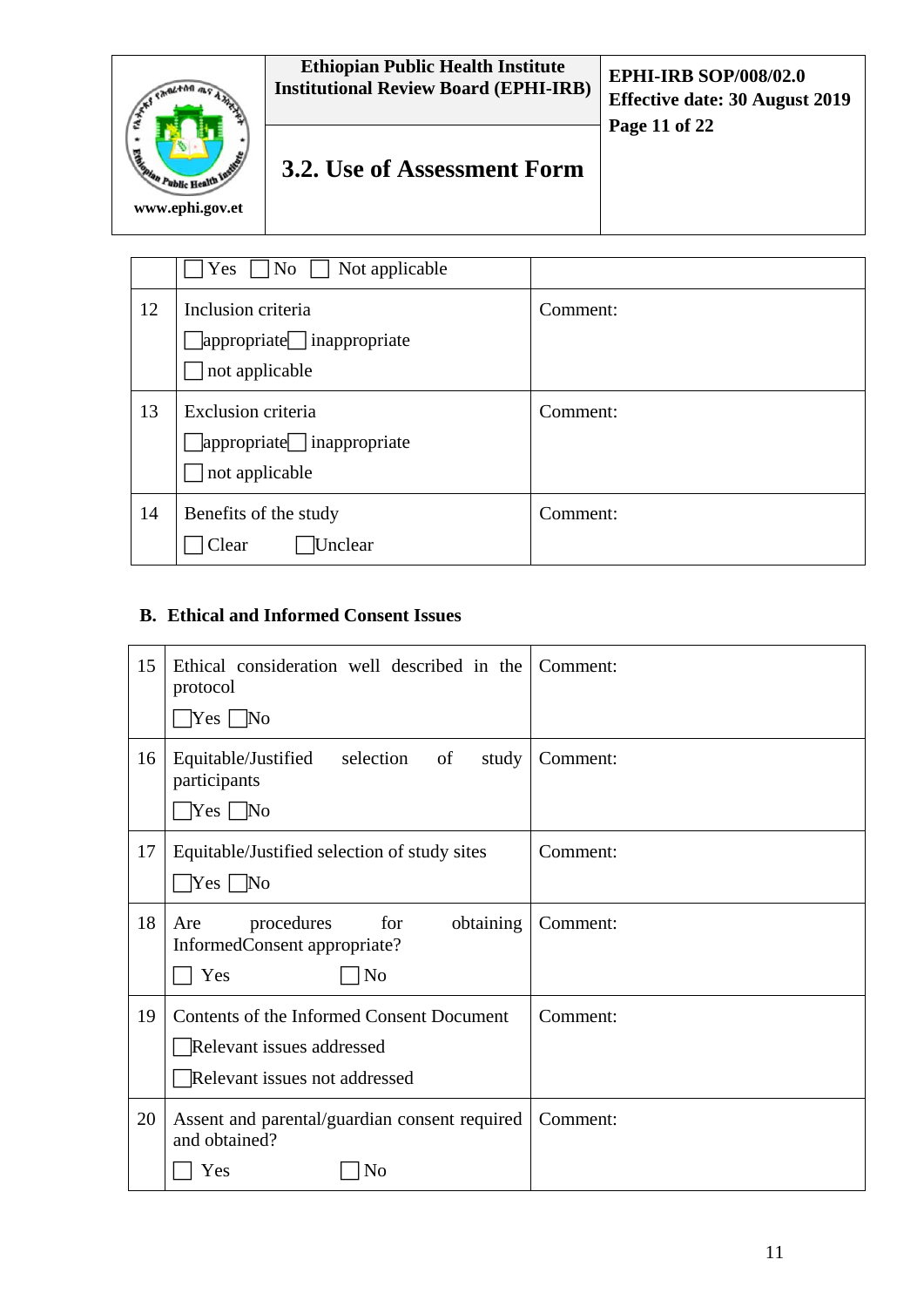# **Ethiopian Public Health Institute Institutional Review Board (EPHI-IRB) EPHI-IRB SOP/008/02.0**  $\sqrt{1 + \ln n}$ **Effective date: 30 August 2019 Page 12 of 22 3.2. Use of Assessment Form** blic Health **www.ephi.gov.et**

| 21 | Language of the Informed Consent Document<br>$\Box$ Appropriate $\Box$ Not Appropriate                                                                                                                                                                                                                                                              | Comment: |
|----|-----------------------------------------------------------------------------------------------------------------------------------------------------------------------------------------------------------------------------------------------------------------------------------------------------------------------------------------------------|----------|
| 22 | Provision for Compensation<br>$appropriate$ inappropriate                                                                                                                                                                                                                                                                                           | Comment: |
| 23 | undue<br>influence<br>Voluntary,<br>for<br>no<br>Participation<br>Unlikely<br>Likely                                                                                                                                                                                                                                                                | Comment: |
| 24 | Voluntary, non-coercive recruitment of<br>participants<br>Yes<br>N <sub>o</sub>                                                                                                                                                                                                                                                                     | Comment: |
| 25 | Withdrawal Criteria<br>Described Not Described                                                                                                                                                                                                                                                                                                      | Comment: |
| 26 | Privacy & Confidentiality maintained<br>Yes<br>N <sub>o</sub>                                                                                                                                                                                                                                                                                       | Comment: |
| 27 | <b>Risks</b><br>$ Yes \cap No$                                                                                                                                                                                                                                                                                                                      | Comment: |
|    | If yes:                                                                                                                                                                                                                                                                                                                                             |          |
| 28 | Category of risk/benefit<br>Minimal risk<br>Greater than minimal risk but presenting the<br>prospect of direct benefit to the individual<br>study participant<br>Greater than minimal risk and no direct<br>benefit to the individual study participant but<br>likely to yield generalizable knowledge about<br>participant's disorder or condition | Comment: |
|    | Outside those mentioned above                                                                                                                                                                                                                                                                                                                       |          |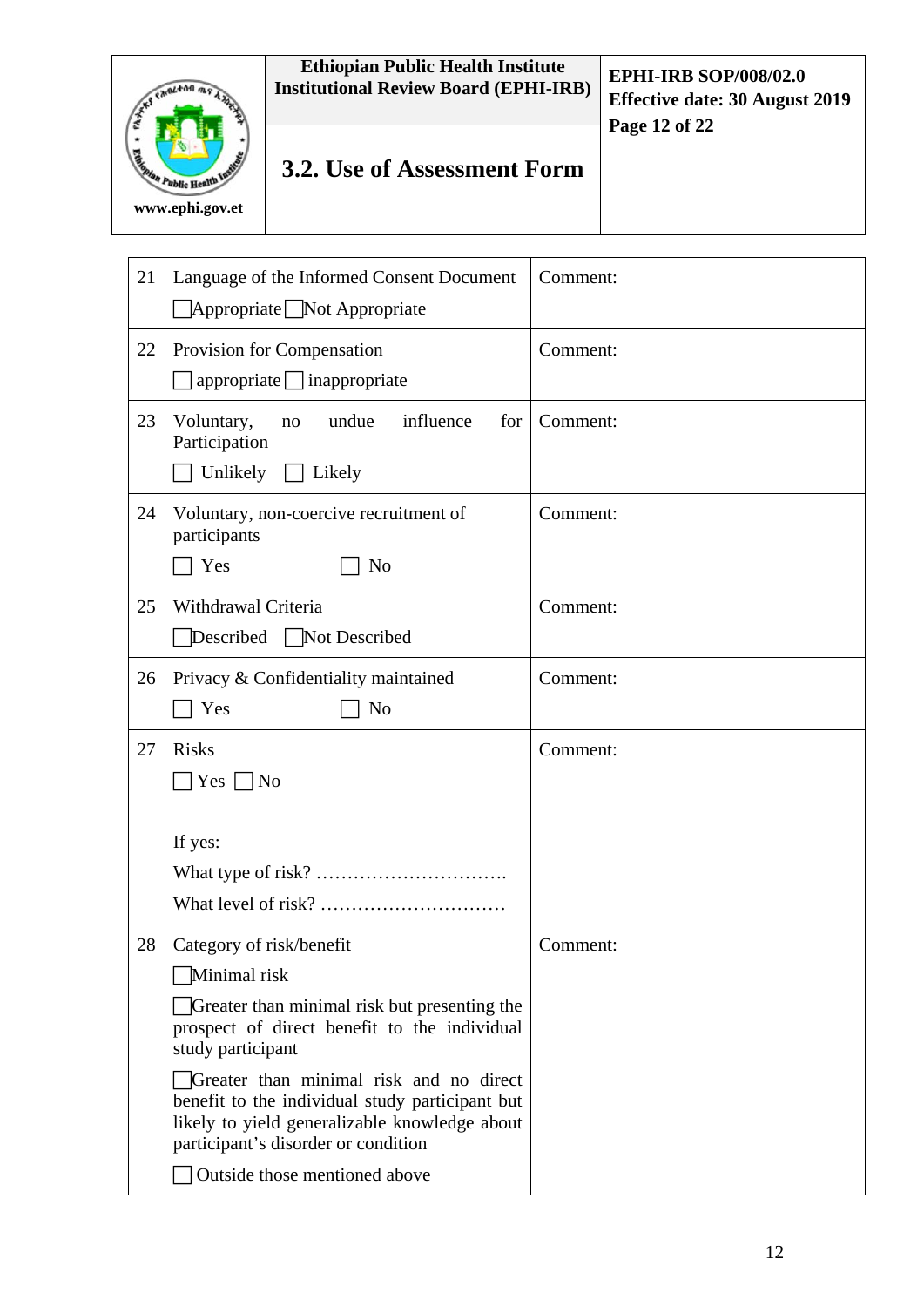# **Ethiopian Public Health Institute Institutional Review Board (EPHI-IRB) EPHI-IRB SOP/008/02.0** EMPLTON ME A **Effective date: 30 August 2019 Page 13 of 22 3.2. Use of Assessment Form** blic Health **www.ephi.gov.et**

| 29 | Risks are minimized?                                 | Comment: |
|----|------------------------------------------------------|----------|
|    | Yes<br>N <sub>o</sub>                                |          |
| 30 | Provision for Medical / Psychosocial Support         | Comment: |
|    | $appropriate$ inappropriate                          |          |
| 31 | Provision for Treatment of Study-Related<br>Injuries | Comment: |
|    | appropriate [<br>inappropriate                       |          |
| 32 | Benefits?                                            | Comment: |
|    | <b>Yes</b><br>N <sub>o</sub>                         |          |
| 33 | Is there benefit to the individual?                  | Comment: |
|    | $\Box$ Yes $\Box$ No                                 |          |
| 34 | Benefit to local communities                         | Comment: |
|    | Yes<br>N <sub>o</sub>                                |          |
| 35 | Use of vulnerable participants                       | Comment: |
|    | Justified                                            |          |
|    | Not justified                                        |          |
| 36 | Measures to protect vulnerable participants          | Comment: |
|    | Sufficient                                           |          |
|    | Not sufficient                                       |          |
| 38 | <b>Community Consultation</b>                        | Comment: |
|    | Yes<br>N <sub>o</sub>                                |          |
| 39 | <b>Contact Persons for Participants</b>              | Comment: |
|    | Yes<br>N <sub>o</sub>                                |          |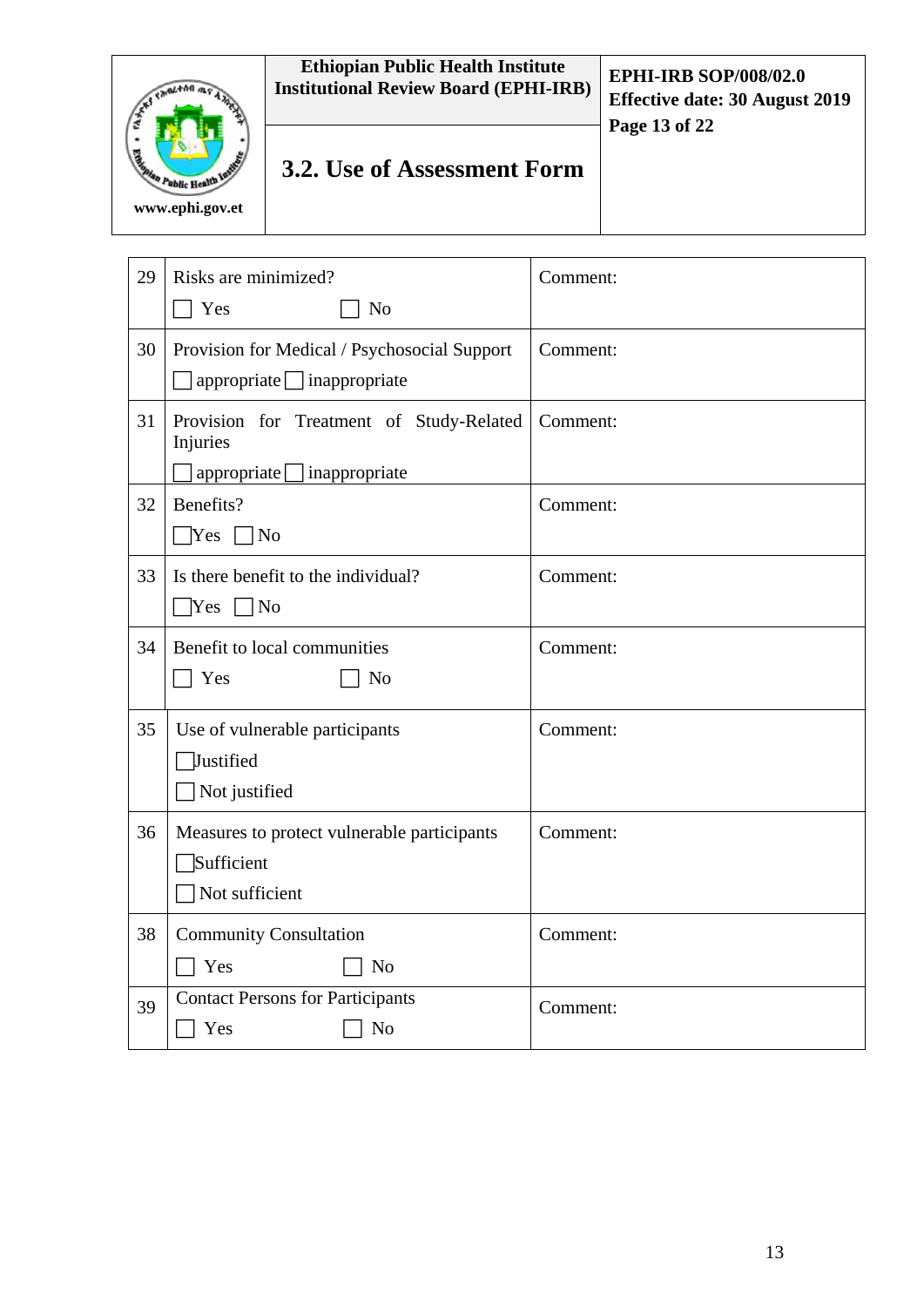

# **C. Enablers & other issues**

| 39 | Are Qualification and experiences of the<br>Participating Investigators appropriate?<br>Yes<br>N <sub>o</sub>                               | Comment:                                  |
|----|---------------------------------------------------------------------------------------------------------------------------------------------|-------------------------------------------|
| 40 | Involvement of local researchers and<br>institution in the protocol design, analysis and<br>publication of results<br>Yes<br>N <sub>o</sub> | Comment:                                  |
| 41 | Facilities and infrastructure of Participating<br><b>Sites</b><br>Appropriate<br>Inappropriate                                              | Comment:                                  |
| 42 | Contribution to Development of Local<br><b>Capacity for Research and Treatment</b><br>Yes<br>N <sub>o</sub>                                 | Comment:                                  |
| 43 | If more than one institution executes the<br>project, Memorandum of Understanding<br>attached?<br>Yes<br>N <sub>o</sub>                     | Comment:                                  |
| 44 | Are human blood/tissue or other biological<br>materials exported abroad?<br>Yes<br> No<br>Not applicable                                    | Comment:                                  |
| 45 | If biological material exported abroad,<br>Material Transfer Agreement attached?<br>Yes<br>N <sub>0</sub>                                   | Comment:                                  |
| 46 | Disclosure or Declaration of Potential<br><b>Conflicts of Interest</b><br>Declared<br>Not Declared                                          | Comment:                                  |
| 47 | Are there any issues that are not clear & need<br>clarification from the principal investigator?<br>Yes<br>N <sub>0</sub>                   | List issues that need more clarification: |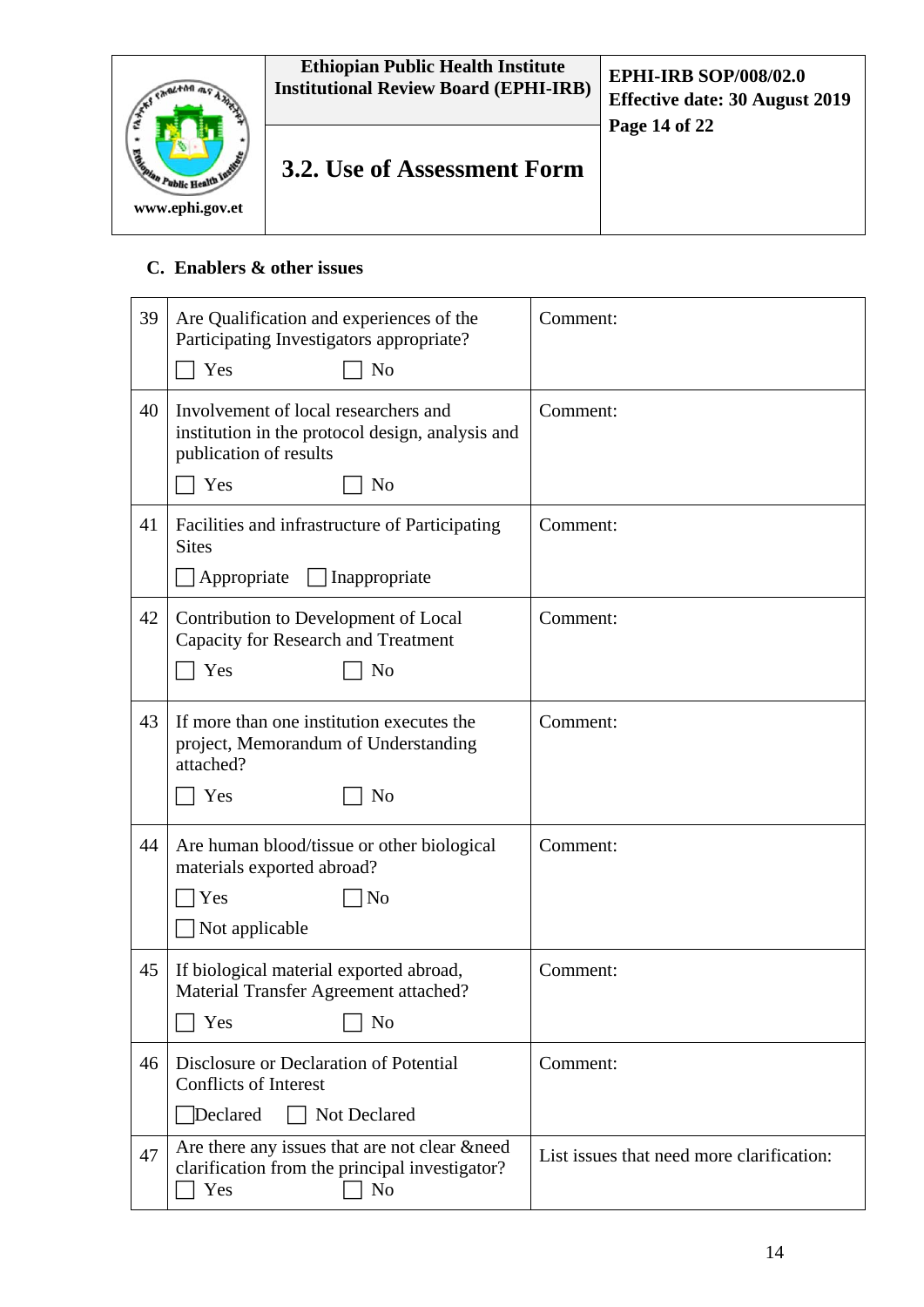|                                                       | <b>Ethiopian Public Health Institute</b><br><b>Institutional Review Board (EPHI-IRB)</b> | <b>EPHI-IRB SOP/008/02.0</b><br><b>Effective date: 30 August 2019</b><br>Page 15 of 22 |
|-------------------------------------------------------|------------------------------------------------------------------------------------------|----------------------------------------------------------------------------------------|
| <b>READER</b><br>"Public Health In<br>www.ephi.gov.et | 3.2. Use of Assessment Form                                                              |                                                                                        |

#### Annex 2:Assessment Report (EPHI-IRB AF 02-008/02.0)

Review Date (DD/MM/YYYY):**…………………**

Protocol number: EPHI-IRB-000-000

| Protocol Title:           |                                            |                                            |              |
|---------------------------|--------------------------------------------|--------------------------------------------|--------------|
| 008)                      | Elements Reviewed (EPHI-IRB F 01-          | Attached                                   | Not attached |
| Yes                       | <b>Review of Revised Application</b><br>No | Date of Previous review:                   |              |
| Decision:                 | Approved<br>Resubmission                   | Approved with minor changes<br>Disapproved |              |
| Comment:                  |                                            |                                            |              |
| Reviewer's<br>Signature : |                                            |                                            | Date:        |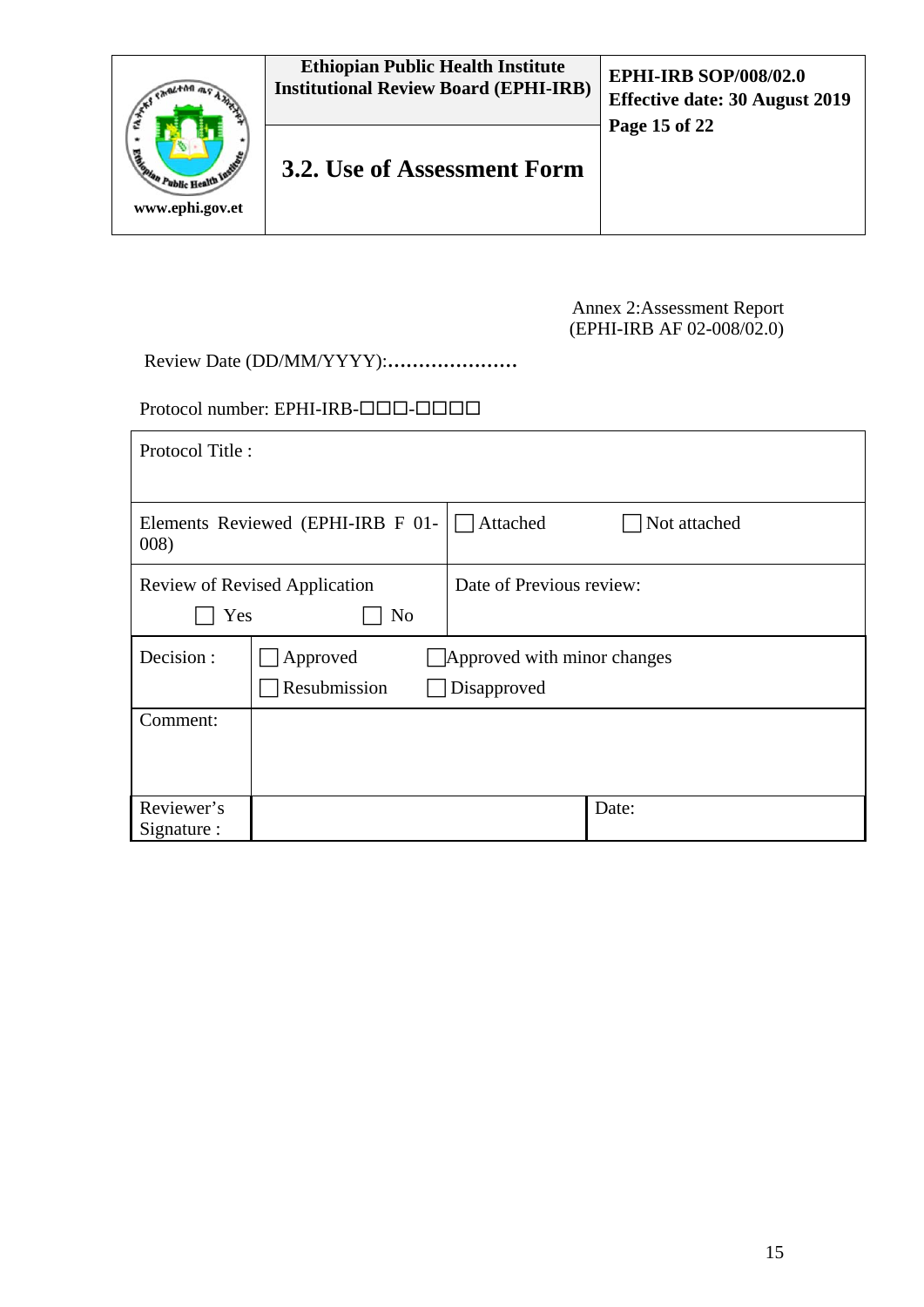

### Annex 3:IRBDecision Form (EPHI-IRB AF 03-008/02.0)

### Meeting No.: MMM-DD-MM-YYYY Date: (DD/MM/YYYY)

Protocol number: EPHI-IRB-000-000-000

| Protocol Title:                                   |                         |                                         |
|---------------------------------------------------|-------------------------|-----------------------------------------|
| Principal Investigators:                          |                         |                                         |
| Institute:                                        |                         |                                         |
| Elements Reviewed (EPHI-IRB AF01-<br>$008/02.0$ : |                         | Not attached<br>Attached                |
| <b>Review of Revised Application</b>              |                         | Date of Previous review:                |
| Yes                                               | No                      |                                         |
| Mode of Review                                    | <b>Expedited Review</b> | <b>Full Board Review</b>                |
| Additional Remarks, if<br>any                     |                         |                                         |
| Decision of the meeting:                          |                         | Approved   Approved with Recommendation |
|                                                   | Resubmission            | Disapproved                             |
| <b>EPHI-IRB Secretary</b>                         |                         |                                         |
|                                                   |                         |                                         |

| <b>EPHI-IRB</b> Chairperson |  |
|-----------------------------|--|
|                             |  |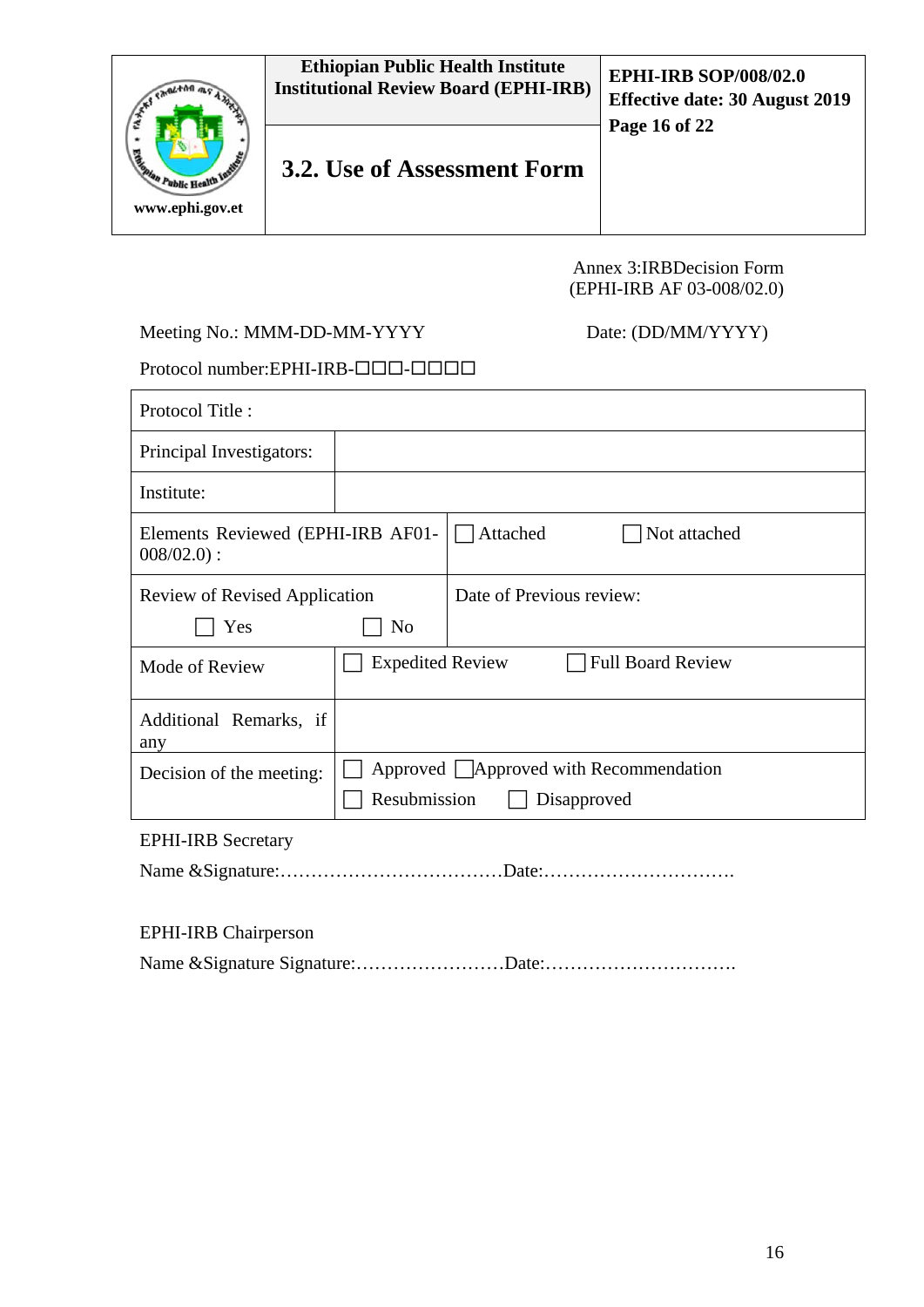

### Annex4: Notification Form (EPHI-IRB AF 04-008/02.0)

#### Protocol number: EPHI-IRB-000-000

| Signature |
|-----------|
|           |
|           |
|           |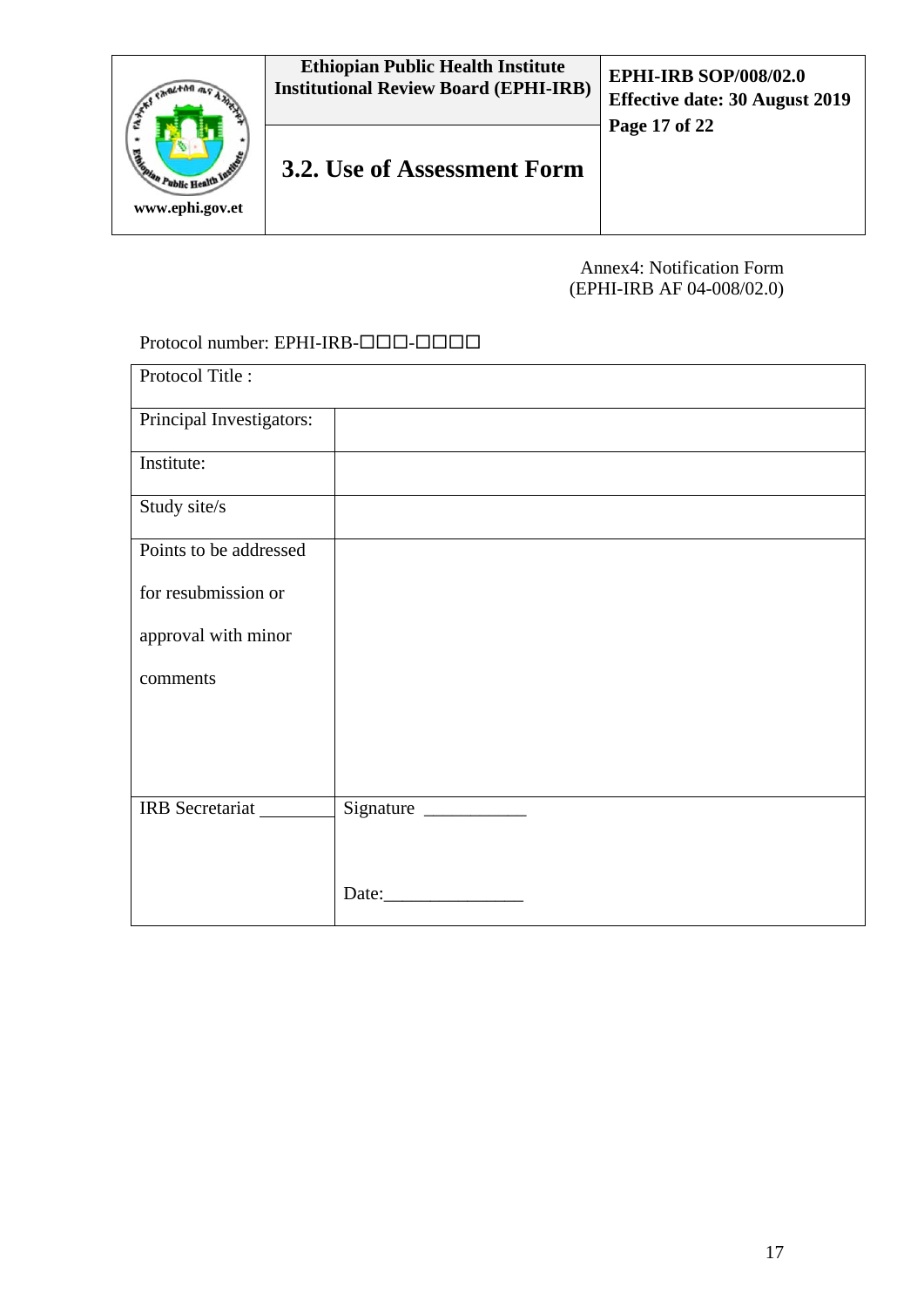

#### Annex 5: Certificate of Approval (EPHI-IRB AF 05-008/02.0)

### $Protocol number.....EPHI-IRB- $\square$$ Minutes No.: MMM-DD-MM-YYYY

| Protocol Title:                                        |                          |
|--------------------------------------------------------|--------------------------|
| Investigators:                                         |                          |
| Institute:                                             |                          |
| Study site/s                                           |                          |
| <b>Elements Reviewed</b><br>(EPHI-IRB AF 01-008/02.0): | Not attached<br>Attached |
| Mode of Review                                         | Expedited Full Board     |
| Decision of the meeting                                | Approved                 |

I. Elements approved: 1. Protocol Version No.: …………………………………………

2. Protocol Version Date: …………………………………….….

3. ICF Version No.: …………………………

4. ICF Version Date: …………………..……

II. . Obligations of the PI:

- 1. Should comply with the standard international &national scientific and ethical guidelines
- 2. All amendments and changes made in protocol and consent form needs IRB approval
- 3. The PI should report SAEwithin 48 hours of the event
- 4. This approval certificate is valid for only one year (specified bellow). The PI should

submit continuation request before expire dateof approval, if projects is to continue 5. Final report/Thesis and Manuscripts should be submittedto the IRB secretariatafter completion of the study

| <b>Institutional Review Board Approval Date:</b> |          |           |  |
|--------------------------------------------------|----------|-----------|--|
| ApprovalPeriod: From                             | īΩ       |           |  |
| Follow up report expected in:                    |          |           |  |
| 6 months                                         | 9 months | _one year |  |
|                                                  |          |           |  |

| <b>EPHI-IRB Chairperson</b> | <b>EPHI Director General</b> |
|-----------------------------|------------------------------|
| Name & Signature            | Name & Signature             |
| Date:                       | Date:                        |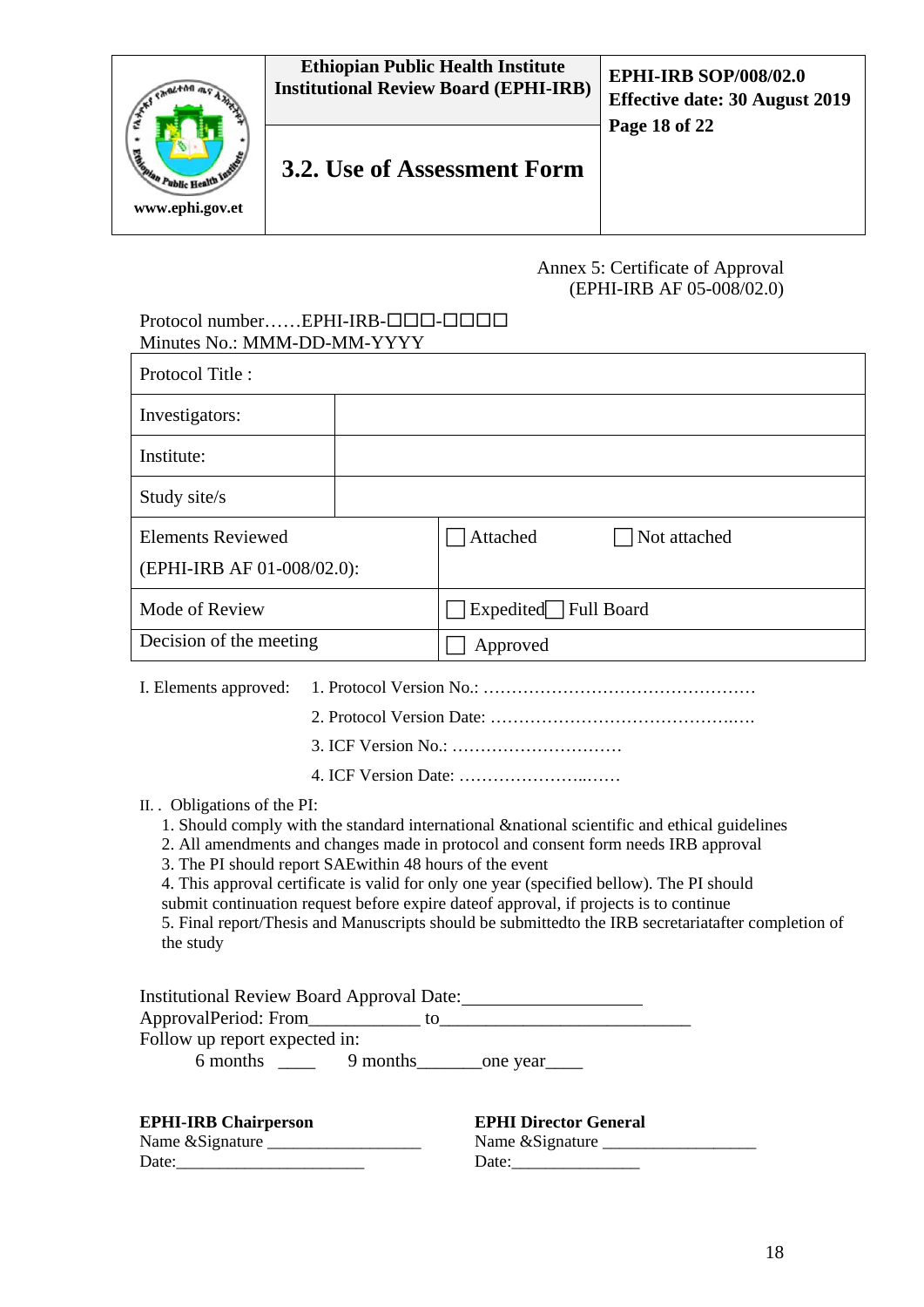

## Annex 6:Disapproval notification form (EPHI-IRB AF 06-008/02.0)

#### Protocol number: EPHI-IRB-000-000 Minutes No.: MMM-DD-MM-YYYY

| Protocol Title:          |           |
|--------------------------|-----------|
| Principal Investigators: |           |
| Institute:               |           |
| Study site/s             |           |
| Reasons for disapproval  |           |
| Chairperson, IRB         | Signature |
|                          | Date:     |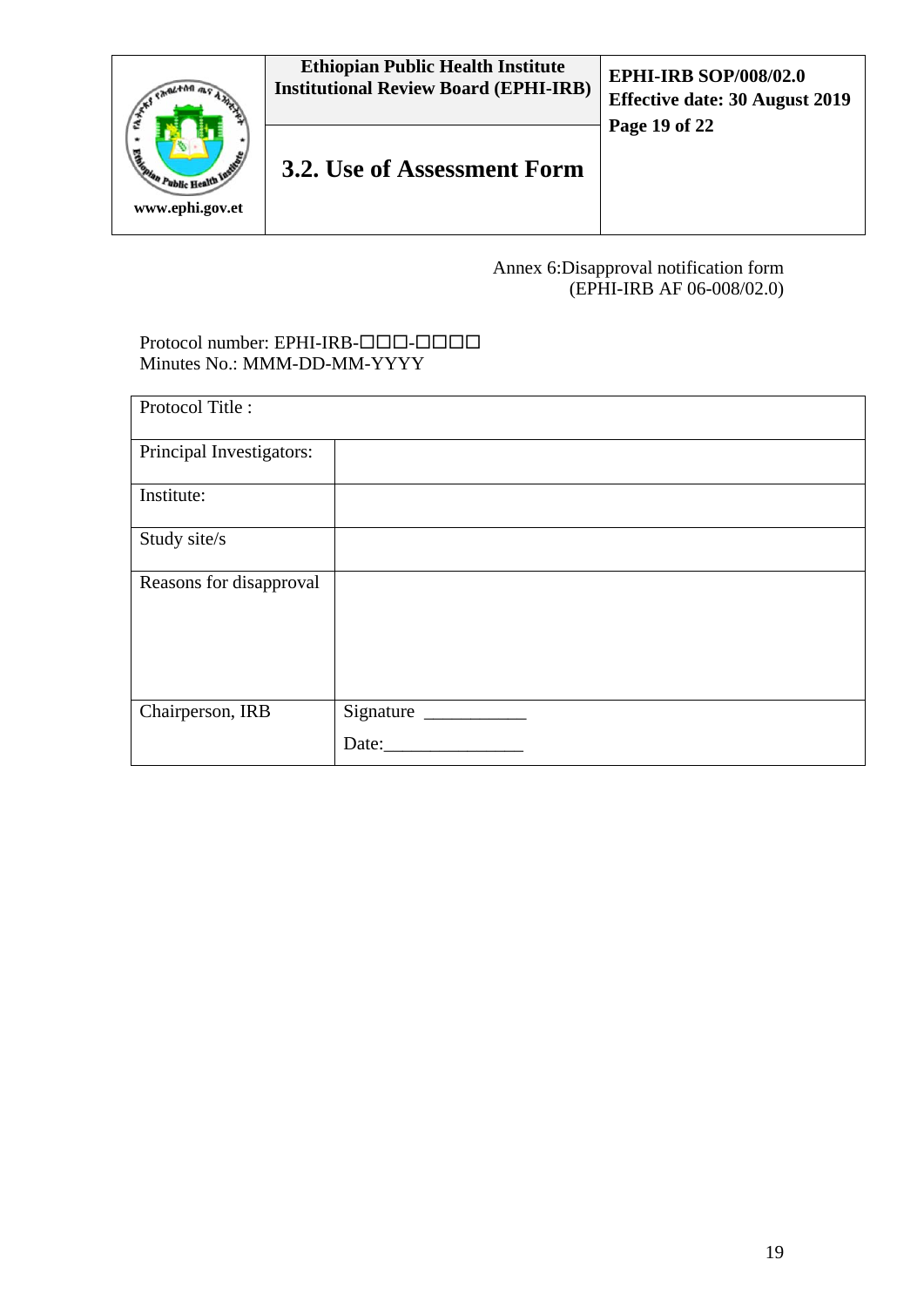

## Annex 7: Disapproval complaint application form (EPHI-IRB AF 07-008/02.0)

## Protocol number: EPHI-IRB-000-000

| Protocol Title:          |           |
|--------------------------|-----------|
| Principal Investigators: |           |
| Institute:               |           |
| Study site/s             |           |
| Reasons for complaint    |           |
| Applicant                | Signature |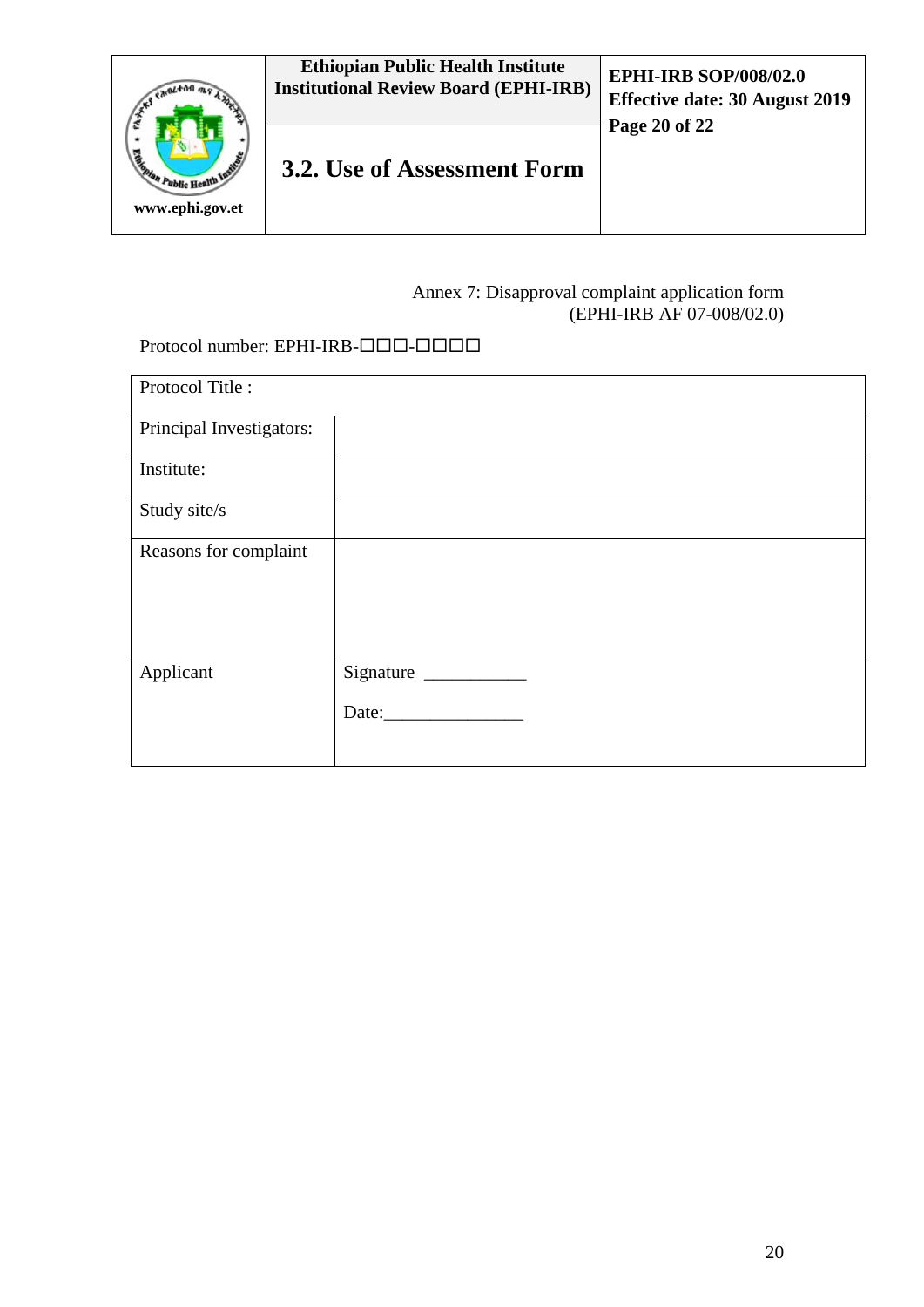#### **Ethiopian Public Health Institute Institutional Review Board (EPHI-IRB) EPHI-IRB SOP/008/02.0**



# **3.2. Use of Assessment Form**

Annex 8: Final Document Submission Verification Form (EPHI-IRB AF 08-008/02.0)

Protocol Title: Principal Investigator: Protocol Number:

Meeting minutes in which protocol was discussed (cite all minutes if protocol continues to be discussed in more than one meeting):

I,secretary of EPHI-IRB or administrative staff of SERO have auditedthe final submitted document of the aforementioned protocol; which is prepared as per full board or chairperson's recommendation, suggestion and decision; for signature on approval/disapproval certificate by the chairperson of EPHI-IRB and Director General of EPHI. I certify that the following relevant issues are addressed; documents are submitted and properly documented:

1. Recommendations and suggestions made during the board meeting(s) on the protocol are fully addressed in the final submitted protocol and submitted

 $Yes \Box$  No  $\Box$ 

2. Recommendations and suggestions made during the board meeting on the informed consent form, given study protocol involves human study participantsand/or animals, are fully addressed in the final submitted protocol and submitted

 $Yes \Box$  No  $\Box$ 

3. Informed consent form and study protocols that are prepared in English and translated to local languages by the investigators or based on IRB recommendations are submitted as part of the project document

 $Yes \Box \qquad No \Box$  Not relevant  $\Box$ 

4. Completed assessment forms by two reviewers, compiled comments to investigators, and point by point response of investigators to the comments are attached

 $Yes \Box$  No  $\Box$